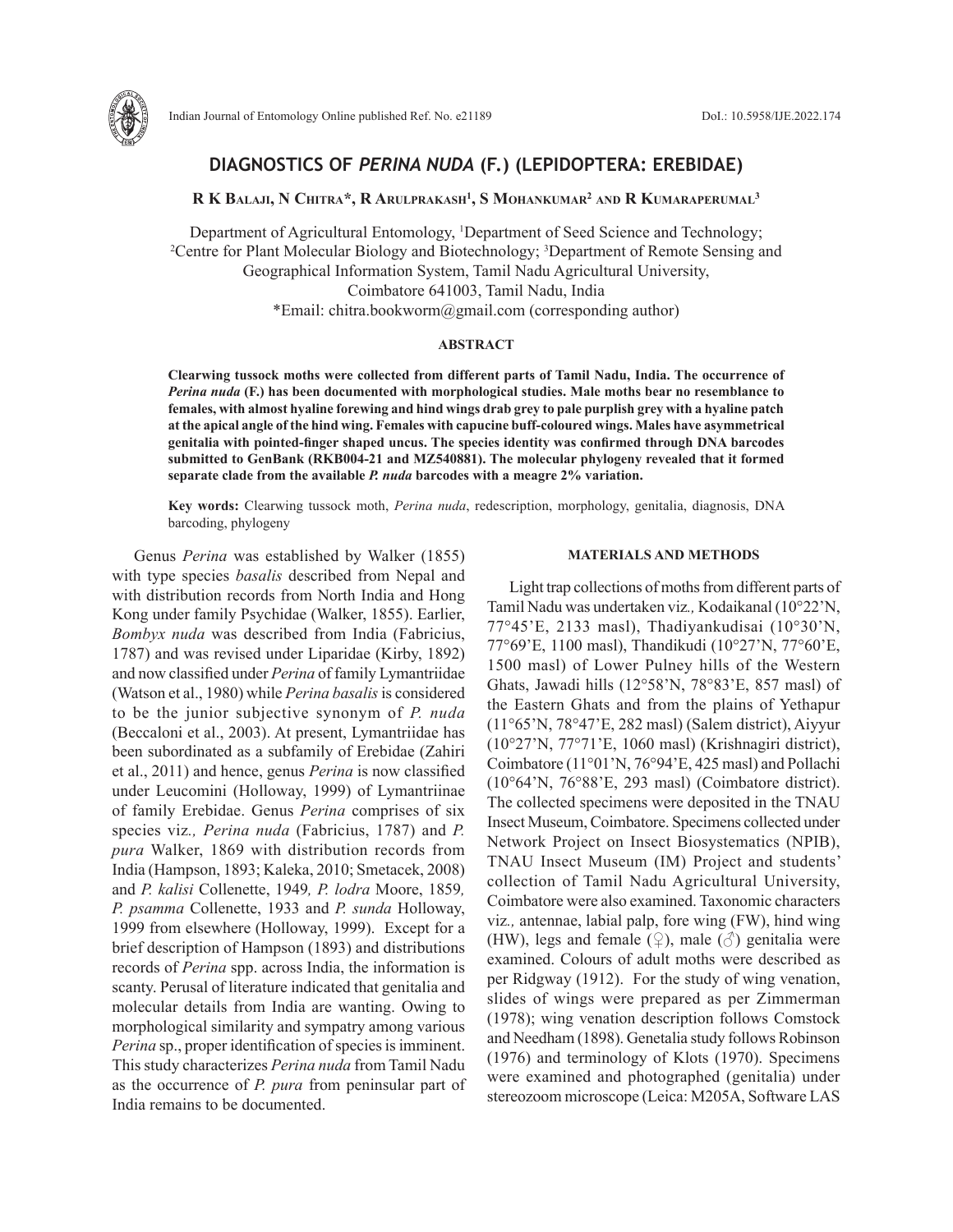V4.12) and adult moths were photographed with Digital Single Lens Reflex camera (DSLR) (Nikon D3100).

The DNA barcoding and phylogeny study of *P.nuda* adults collected from Coimbatore were undertaken. Genomic DNA was extracted from 3 legs of the fresh specimen using CTAB method (Gawel and Jarret, 1991). DNA concentration was measured using nanodrop spectrophotometer (Nanodrop One, Thermo Scientific, Madison, USA). The PCR amplification was performed in 30 µl reactions containing 15 µl of mastermix, 2.5 µl of each primer, 6 µl of DNA and 4 µl DNase free water. The amplification cycle of Hebert et al. (2003) was followed. The results were visually verified by electrophoresis on 1.5% agarose gel stained with ethidium bromide. The PCR product was sequenced through Eurofins Genomics India Pvt Ltd., Bangalore, India. Two sequences were submitted to GenBank and accession numbers were obtained (RKB004-21 and MZ540881). These sequences were compared with 12 sequences from GenBank, using Blastn in GenBank to check genetic similarity. Sequences were aligned using CLUSTALW (Thompson et al., 1997) implemented in MEGA version X (Kumar et al., 2018), with default parameters. Model-based phylogenetic analyses were performed using Neighbour-Joining (NJ) method and Bayesian inference in MEGA version X (Kumar et al., 2018) with the branch support values evaluated by 1000 bootstrap replicates under Tamura 3-parameter model with gaps/ missing data treatment as partial deletion and 95% cut-off. The sequence of *Bombyx mori* from GenBank was used as outgroup.

# **RESULTS AND DISCUSSION**

# **Genus** *Perina* **Walker, 1855**

*Perina* Walker, 1855: 966 (Type species: *nuda* Fabricius). *P. basalis* is a junior subjective synonym of *Bombyx nuda* Fabricius, 1787, **2**: 119.

# *Perina nuda* **(Fabricius, 1787)**

**Redescription:** Medium sized moths with globular compound eyes; antennae bipectinate, bipectinate comb sickle shaped, with pectin long at the base and tapering towards the tip; labial palpi curved upward, second segment longest of the three; proboscis tip without any spines. Fore tibia with epiphysis; mid tibia and hind tibia with two tibial spurs. Forewing (FW) sub triangular, apical margin slightly convex, and hind wing (HW) sub triangular to squarish with apical margin moderately convex. Sexual dimorphism very prominent. The male moths bears no resemblance to female moths. Male:

Head, thorax and abdomen densely clothed with drab gray to pale purplish gray to slate black scales; tip of abdomen (scales covering the genital area) clothed with orange to pinkish orange scales. Wings: Upper side and underside: FW hyaline with drab gray to pale purplish gray to slate black scales only near the humeral angle spreading towards anal margin along A1+2; HW with drab gray to pale purplish gray to slate black scales and a hyaline patch at the apical angle revealing Sc+R1 and Rs terminating at the margin. Wingspan: 38 mm. Female: Head, thorax and abdomen densely clothed with capucine buff scales. Fore- and hind wings covered by capucine buff scales. Wingspan**:** 40-42 mm (Figs. 1, 2). Wing venation: FW: Sc ends two third of FW. R1 arises from the anterior part of discal cell and ends near costal angle. Following R1, R2 arises from the corner of discal cell and ends at costal angle. Further R3 and R5 branch from a common stem while R4 branches from R3 and ends prior to R5. HW: Sc+R1 and Rs form a basal areole before diverging and terminating at the apical margin; Sc+R1 ends at costal angle, followed by Rs. Male: M1 absent. M2 and M3 stalked. Cu1 and Cu2 branch nearer M3. A1+2 and A3 arise separately from base of wing. Female: M1 branches from Rs. M2 and M3 branches from discal cell. Cu1 and Cu2 arise from mid-point of discal cell. A1+2 arises from base of wing. A3 either inconspicuous or absent.

**Male genitalia:** Uncus slender, narrow, pointed finger-like and slightly left oriented; tegumen setose, shoulder on the right more prominent while the shoulder on the left less conspicuous and appear asymmetrical; saccus cylindrical small, setose on plate- like vinculum; valva linear, corona part of the valve appear slightly folded and flap-like, non-setose in the coronal area. Flap more prominent on the right side and almost indistinct on the left side, hence asymmetrical; gnathos beaklike and prominent. Aedeagus twisted and almost 'z' shaped. Cornutii absent. (Fig. 3 - 5). Female genitalia: Anal papillae clasp-like and setose, sub-genital plate heavily setose along the ventral side, posterior and anterior apophyses slender and equal in length, lamella post-vaginalis heavily sclerotized and forms an interior ring-like structure connecting to the apophyses, ostium almost circular and sclerotized, ductus bursae slightly sclerotized and short with ridge like longitudinal patterns, corpus bursae ovoid and bulged in the middle, signum line like, two appendix bursae globular at either lateral sides of anterior corpus bursae (Fig. 6).

Through molecular analysis it is confirmed that the collected moths are *Perina nuda* (Fig. 7). *Perina*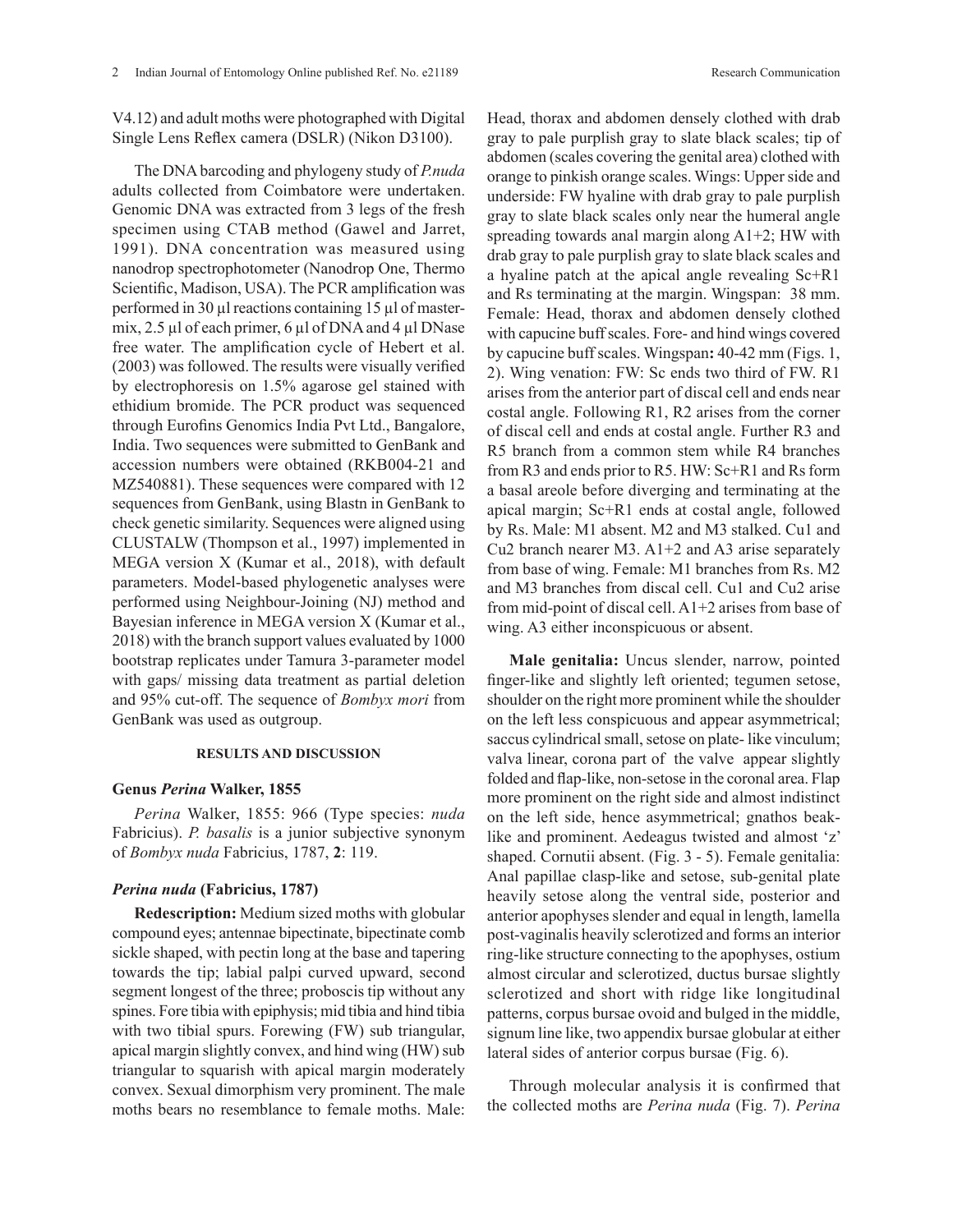*Perina nuda* (Fabricius, 1787)





Fig. 3. Ventral view of male genitalia



Fig. 4. Lateral view of male genitalia



Fig. 1. Dorsal view of male adult Fig. 2. Dorsal view of female adult



Fig. 5. Aedeagus



Fig. 6. Dorsal view of female genitalia



Fig. 7. Phylogenetic tree of *Perina nuda* and *P. sunda*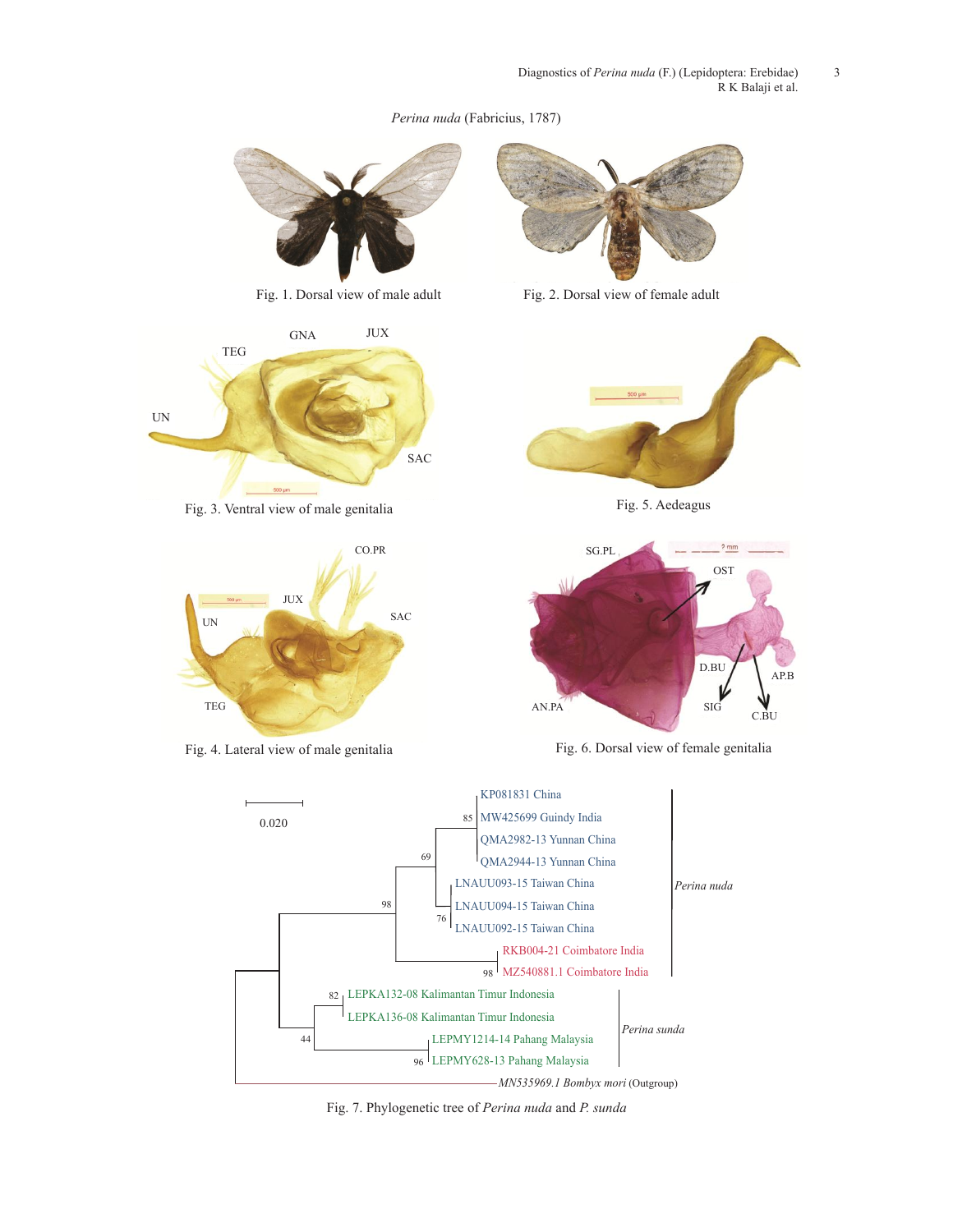*nuda* forms a separate clade / branch from that of *P. sunda*. Within the clades the species group together on geographical basis with the exception of MW425699 Guindy population (Sayers et al., 2021; Ratnasingham and Hebert, 2013).

**Remarks:** The most comprehensive study focused on phylogenetic relationships of Lymantriinae (Wang et al., 2015) included only *P. nuda* in their analyses. We find that the branch length of Coimbatore population to be longer than the rest which means they have high molecular evolution. Even among *P. sunda*, the Pahang, Malaysia population has a longer branch than that of Kalimantan Timur, Indonesia population. The Guindy population branch is on par with that of Yunnan, China population but this deviation needs confirmation through further sampling and analyses (Sayers, 2021). Sexual dimorphism is common among the species of *Perina*. It is evident that sexual dimorphism is very prominent in other members of Lymantriinae. For instance, it has been observed in *Euproctis dimorphissima* (Holloway, 1979) and *Numenes* spp. (Inoue, 1975). Female moths of *Perina* spp. look akin to moths of tribe Nygmiini (Holloway, 1999). Male moths of *P. kalisi, P. lodra* and *P. psamma* are almost identical to *Perina nuda*  (Collenette, 1949; Holloway, 1999). Generally, it is observed that Lymantriinae are pleisomorphic with quadrifid hindwing venation (Ferguson, 1978). In addition, the absence of M1in the HW of male moths as in the present study is a characteristic feature for the genus *Perina* (Holloway, 1999; Kishida, 2011).

In Leucomini, the male genitalia are asymmetrical in all three genera viz*., Perina, Leucoma* and *Dendrophleps* (Holloway, 1999). *Perina nuda* (=*subtincta* Walker) collected in East Indies is speculated to be either from India or Sundaland. The valves have been described to be slender with bulbous rod at the apex (Holloway, 1999). However, in present study, valves are linear with flaps and asymmetrical. In male genitalia, valves of *P. kalisi* and *P. nuda* resemble each other having prominent long right valve and short left valve with pointed right valve in *P. kalisi* and blunt flap-like in *P. nuda*. The female genitalia of *P. nuda* identical as described by Kishida (2011).

**Host records:** *Artocarpus heterophyllus* (Butani and Jotwani, 1984; Rajkumar et al., 2018; Sharma et al., 2008), *A. integrifolia* (Lefroy, 1909), *Ficus altisimma* (Cheanban et al., 2017), *F. carica* (Fletcher, 1917), *F. benghalensis* (Cheanban et al., 2017), *F. benjamina* (Cheanban et al., 2017; Meena et al., 2018),

*F. microcarpa* (Easton and Pun, 1996), *F. racemosa*, *F. religiosa*, *F. retusa*, *F. rumphii* (Cheanban et al., 2017), *Ficus* sp. (Cheanban et al., 2017; Fletcher, 1919), *Mangifera indica* (Fletcher, 1919) and *Sapindus trifoliatus* (Ghorpade and Patil, 1991).

**Distribution:** Madhya Pradesh (Chandra and Nema, 2006; Khan et al., 1988; Meena et al., 2018), Maharashtra (Ghorpade and Patil, 1991; Gurule and Nikam, 2013), Assam (Arandhara et al., 2017), Chhattisgarh (Chandra and Nema, 2006), Andaman (Chandra, 1994; Chandra and Rajan, 1995), Himachal Pradesh, Jammu, Kashmir, Uttarakhand (Kaleka, 2012), Tamil Nadu (Kathirvelu et al., 2019), Karnataka (Mishra et al., 2016), throughout India (Butani and Jotwani, 1984; Cherian and Israel, 1939; Hampson, 1893; Kaleka, 2010; Lefroy, 1909; Rajkumar et al., 2018; Sharma et al., 2008), Nepal (Kishida, 1993), Vietnam (Schintlmeister, 1987), Bangkok (Cheanban et al., 2017), Japan (Matsumura, 1933), China (Easton and Pun, 1996; Kendrick, 2004; Kwok and Tai, 2016), South East Asia (Wallner and McManus, 1989), Tropical Asia (Muniappan et al., 2012), Asia (Prakash et al., 2009) and Pacific (Elevitch and Manner, 2006).

**Material examined:** INDIA. Tamil Nadu, Coimbatore, TNAU,  $3\delta$  4 $\circ$ ; NPIB leg; 29.xii.2006, PNFCBEF05, PNMCBEM08; 24.xi.2009, PNFCBEF02, P N M C B E M 0 4; 0 3 . i i i . 2 0 1 1, P N F C B E F 0 1, PNMCBEM03; 10.xi.2010, PNFCBEF03; 1♀; Orchard, 10.vi.2021; Balaji, RK leg; PNFCBEF07; 1♀; Pollachi, VIA, 18.xii.2019; Students coll. leg; PNFPOLF01; Dindigul, 1♀; Thandikudi, 10.xi.2010; NPIB leg; PNFTNKF01; 2♂ 2♀; HRS Thadiyankudisai, NPIB leg; 27.vi.2008, PNFTKDF06; 04.ii.2014, PNMTKDM09; Balaji, RK leg; 21.xii.2017, PNFTKDF03; 09.i.2018, PNMTKDM23; 1♀; Kodaikanal, 09.vii.2009; NPIB leg; PNFKKLF01; 1♂; Vellore, Jawadi hills, 30.x.2014; Ganeshkumar, M leg; PNMJWDM01; 13; Salem, Yethapur, 28.i.2009; NPIB leg; PNMYTPM01; 2♂; Krishnagiri, Aiyyur, 09.i.2007; NPIB leg; PNMAYRM01, 02. Abbreviations- (PNM-*Perina nuda* male; PNF-*Perina nuda* female; CBE-Coimbatore; TNK-Thandikudi; TKD-Thadiyankudisai; KKL-Kodaikanal; JWD-Jawadi hills; YTP-Yethapur; AYR-Aiyyur; M-male; F-female).

### **ACKNOWLEDGEMENTS**

The financial assistance received in the form of Scholarship from Jawaharlal Nehru Memorial Fund is acknowledged.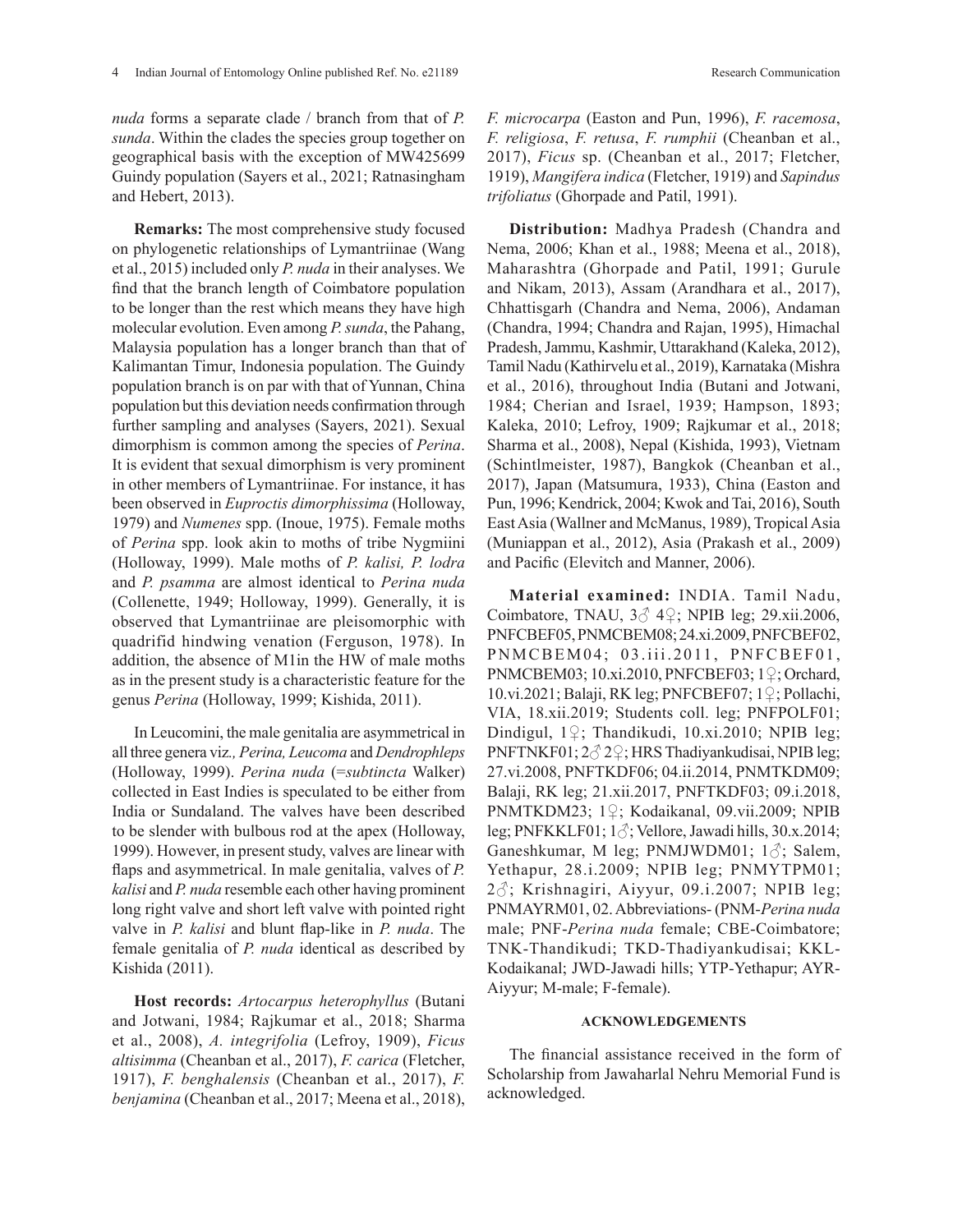#### **REFERENCES**

- Arandhara S, Barman S, Tanti R, Boruah A. 2017. Macro moths of Tinsukia district, Assam: A provisional inventory. Journal of Entomology and Zoology Studies 5(6): 1612-1621.
- Beccaloni G, Scoble M, Kitching I, Simonsen T, Robinson G, Pitkin B, Hine A, Lyal C. 2003. The Global Lepidoptera Names Index (LepIndex). https://www.nhm.ac.uk/our-science/data/lepindex/ search. Accessed 05-08-2021.
- Butani D K, Jotwani M. 1984. Insects in vegetables. Periodical Expert Book Agency, Delhi, India. 356 pp.
- Chandra K. 1994. Further new records of moths from Andaman and Nicobar Islands. Journal of Andaman Science Association 10(1): 17-24.
- Chandra K, Nema D. 2006. Moths of Kanger Valley National Park (Bastar, Chhattisgarh). Records of the Zoological Survey of India 106(2): 13-23.
- Chandra K, Rajan P. 1995. Moths of Mount Harriet National Park, Andaman. Journal of Andaman Science Association 11(1): 71-75.
- Cheanban S, Bumroongsook S, Tigvattananont S. 2017. *Perina nuda* F. (Lepidoptera: Lymantriidae): An Important Leaf Eating Caterpillar of Fig Trees. International Journal of Agricultural Technology 13(4): 485-492.
- Cherian M, Israel P. 1939. Notes on *Perina nuda* Fabr. and its natural enemies. Madras Agricultural Journal 27: 204-207.
- Collenette C. 1949. The Lymantriidae of Bali. The Entomologist 82: 169-175.
- Comstock J H, Needham J. 1898. The wings of insects. Chapter III. The specialization of wings by reduction. The American Naturalist 32(376): 231-257.
- Easton E R, Pun W. 1996. New records of moths from Macau, Southeast China. Tropical Lepidoptera 7(2): 113-118.
- Elevitch C R, Manner H I. 2006. *Artocarpus heterophyllus* (Jackfruit). Species Profiles for Pacific Island Agroforestry 10: 1-25.
- Fabricius J C. 1787. Mantissa Insectorum sistens species nuper detectas adiectis synonymis, observationibus, descriptionibus, emendationibus. Mantissa Insectorum, Impensis Christ. Gottl. Proft., Hafniae. 382 pp.
- Ferguson D. 1978. The moths of America North of Mexico. Noctuoidea, Lymantriidae (Vol. 22.2): Classey Limited and the Wedge Entomological Research Foundation, London. 138 pp.
- Fletcher T B. 1917. Report of the Proceedings of the Second Entomological Meeting. Fletcher T B (edr.). Superintendent Government Printing, Calcutta, India. 340 pp.
- Fletcher T B. 1919. Report of the Proceedings of the Third Entomological Meeting. Fletcher T B (edr.). Vol. 1, Superintendent Government Printing, Calcutta, India. 417 pp.
- Gawel N, Jarret R. 1991. A modified CTAB DNA extraction procedure for Musa and Ipomoea. Plant Molecular Biology Reporter 9(3), 262-266.
- Ghorpade B, Patil S. 1991. Insect pests recorded on forest trees in the Konkan region of Maharashtra State (India). Indian Journal of Forestry 14(3): 245-246.
- Gurule S, Nikam S M. 2013. The moths (Lepidoptera: Heterocera) of northern Maharashtra: A preliminary checklist. Journal of Threatened Taxa 5(12): 4693-4713.
- Hampson G F. 1893. Moths. Blandford W T (ed.). The fauna of British India, including Ceylon and Burma, Vol. 1. Taylor and Francis, London. 527 pp.
- Hebert P D, Cywinska A, Ball S L, DeWaard J R. 2003. Biological identifications through DNA barcodes. Proceedings of the Royal Society of London. Series B: Biological Sciences 270(1512): 313-321.
- Holloway J D. 1979. A survey of the Lepidoptera, biogeography and ecology of New Caledonia. Dr. W. Junk, The Hague, Boston, London. 588 pp.
- Holloway J D. 1999. The moths of Borneo: Family Lyamatriidae. Malayan Nature Journal 5(53): 188.
- Inoue H. 1975. On the species of the genus *Numenes* from Japan and neighbouring countries (Lymantriidae) (in Japanese). Japan Heterocera 83: 377-383.
- Kaleka A S. 2010. Lymantriid moths diversity in Punjab (Lepidoptera: Lymantriidae). Bionotes 12: 81-83.
- Kaleka A S. 2012. Diversity of tussock moths (Lepidoptera: Lymantriidae) on the Western Himalaya. Colemania 31: 3-15.
- Kathirvelu C, Ayyasamy R, Karthikeyan M. 2019. Preliminary checklist of moths (Lepidoptera: Glossata) of Annamalai Nagar, Tamil Nadu. Journal of Applied and Natural Science 11(2): 404-409.
- Kendrick R C. 2004. Summary moth survey report 1994 to March 2004 at Kadoorie Farm and Botanic Garden Tai Po, Hong Kong. Fauna Department, Kadoorie Farm and Botanic Garden, Hong Kong. pp 1-28.
- Khan H, Sushil K, Lalji P. 1988. Studies on seasonal activity of some agro-forestry insect pests by light trap. Indian Forester 114(4): 215-229.
- Kirby W F. 1892. Synonymic catalogue of Lepidoptera Heterocera. (Moths) (Vol. 1. Sphinges and Bombyces). Gurney and Jackson, London. 450 pp.
- Kishida Y. 1993. Lymantriidae. Moths of Nepal, Part 2. Tinea 13(Suppl. 3): 80-95.
- Kishida Y. 2011. Lymantriidae. The standards of moths in Japan 2: 139-147.
- Klots A B. 1970. Taxonomists glossary of genitalia in insects. Munksgasard, Copenhagen, Tuxen. pp. 115-130.
- Kumar S, Stecher G, Li M, Knyaz C, Tamura K. 2018. MEGA X: Molecular evolutionary genetics analysis across computing platforms. Molecular Biology and Evolution 35(6): 1547.
- Kwok A, Tai A. 2016. 116+ different moths-mainly in Tsz Sha Old Footpath. pp. 1-46.
- Lefroy H M. 1909. Indian insect life. Thacker, Spinck and Co., Calcutta and Simla. 786 pp.
- Matsumura S. 1933. Lymantriidae of Japan-Empire. Insecta Matsumurana 7(3): 111-152.
- Meena S K, Sharma A K, Aarwe R. 2018. Total insect fauna of order Lepidoptera collected through light trap installed in paddy field. Journal of Entomology and Zoology Studies 6(3): 1362-1367.
- Mishra S B, Kencharaddi R, Devagiri G, Khaple A K. 2016. Moths diversity of Kodagu District in Central Western Ghats of Karnataka, India. Indian Journal of Ecology 43(2): 713-718.
- Muniappan R, Shepard B M, Carner G R, Aun-Chuan Ooi P. 2012. Arthropod pests of horticultural crops in tropical Asia: CABI, Oxfordshire, UK. 159 pp.
- Prakash O, Kumar R, Mishra A, Gupta R. 2009. *Artocarpus heterophyllus* (jackfruit): An overview. Pharmacognosy Reviews 3(6): 353-358.
- Rajkumar M B, Gundappa B, Tripathi M M, Rajan S. 2018. Pests of jackfruit. Pests and their management. Omkar (edr.), Springer, Singapore. pp. 587-602.